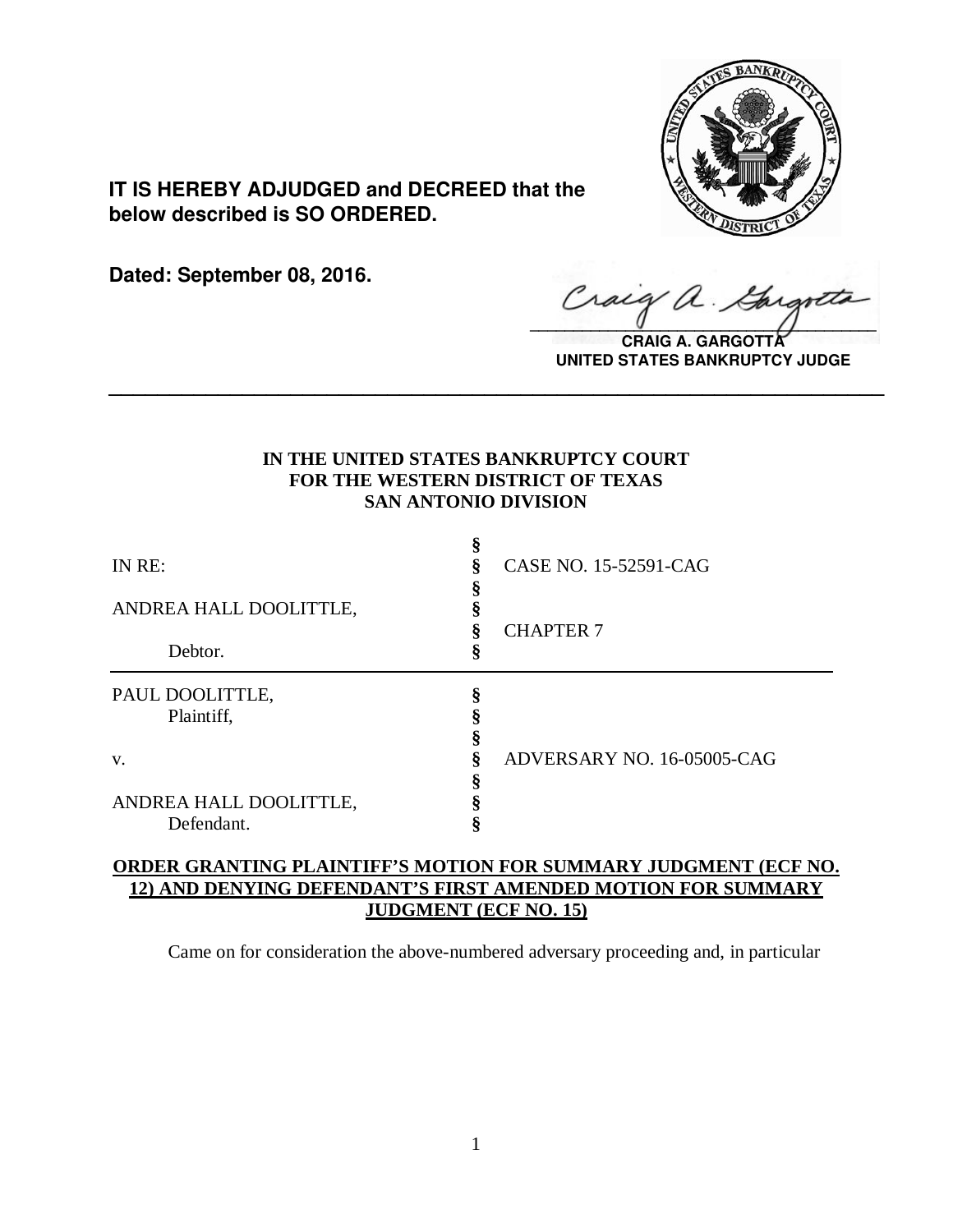Plaintiff's Motion for Summary Judgment (ECF No.  $12<sup>1</sup>$  $12<sup>1</sup>$ ) and Defendant's First Amended Motion for Summary Judgment (ECF No. 15). The Court also considered Plaintiff's Response to Defendant's First Amended Motion for Summary Judgment (ECF No. 16) and Defendant's Response to Plaintiff's Motion for Summary Judgment (ECF No. 19). This Court took the matter under advisement after a hearing, held August 11, 2016. After considering the pleadings and arguments of counsel contained therein, the Court finds that Plaintiff's Motion for Summary Judgment should be granted and Defendant's First Amended Motion for Summary Judgment should be denied.

As an initial matter, the Court finds that it has jurisdiction over this proceeding under 28 U.S.C. §§ 157(b) and 1334 (2012). This matter is a core proceeding under 28 U.S.C. §§ 157(b)(2)(I) (determinations as to the dischargeability of particular debts), in which the Court may enter a final order. Venue is proper under 28 U.S.C. §§ 1408 and 1409. This matter is referred to the Court pursuant to the District's Standing Order of Reference.

### **PROCEDURAL BACKGROUND**

Debtor Andrea Hall Doolittle ("Defendant") filed a voluntary petition under Chapter 7 of the Bankruptcy Code on October 26, 2015. On January 22, 2016, Plaintiff Paul M. Doolittle ("Plaintiff") filed his Original Complaint Objecting to Dischargeability of Debt alleging that attorney's fees assessed against Defendant in a state court judgment entered against Defendant is non-dischargeable in bankruptcy under 11 U.S.C.  $\S$ § 5[2](#page-1-1)3(a)(5), (15)<sup>2</sup>.

The parties agree that on or about October 23, 2015, the 131st Civil District Court of Bexar County, Texas awarded a judgment regarding modification of the parent-child relationship and

<span id="page-1-0"></span><sup>&</sup>lt;sup>1</sup> Unless otherwise noted, all references to "ECF" herein refer to documents filed in Adversary Case No. 16-05005cag.

<span id="page-1-1"></span><sup>&</sup>lt;sup>2</sup> Unless otherwise indicated, all references are to 11 U.S.C. et seq.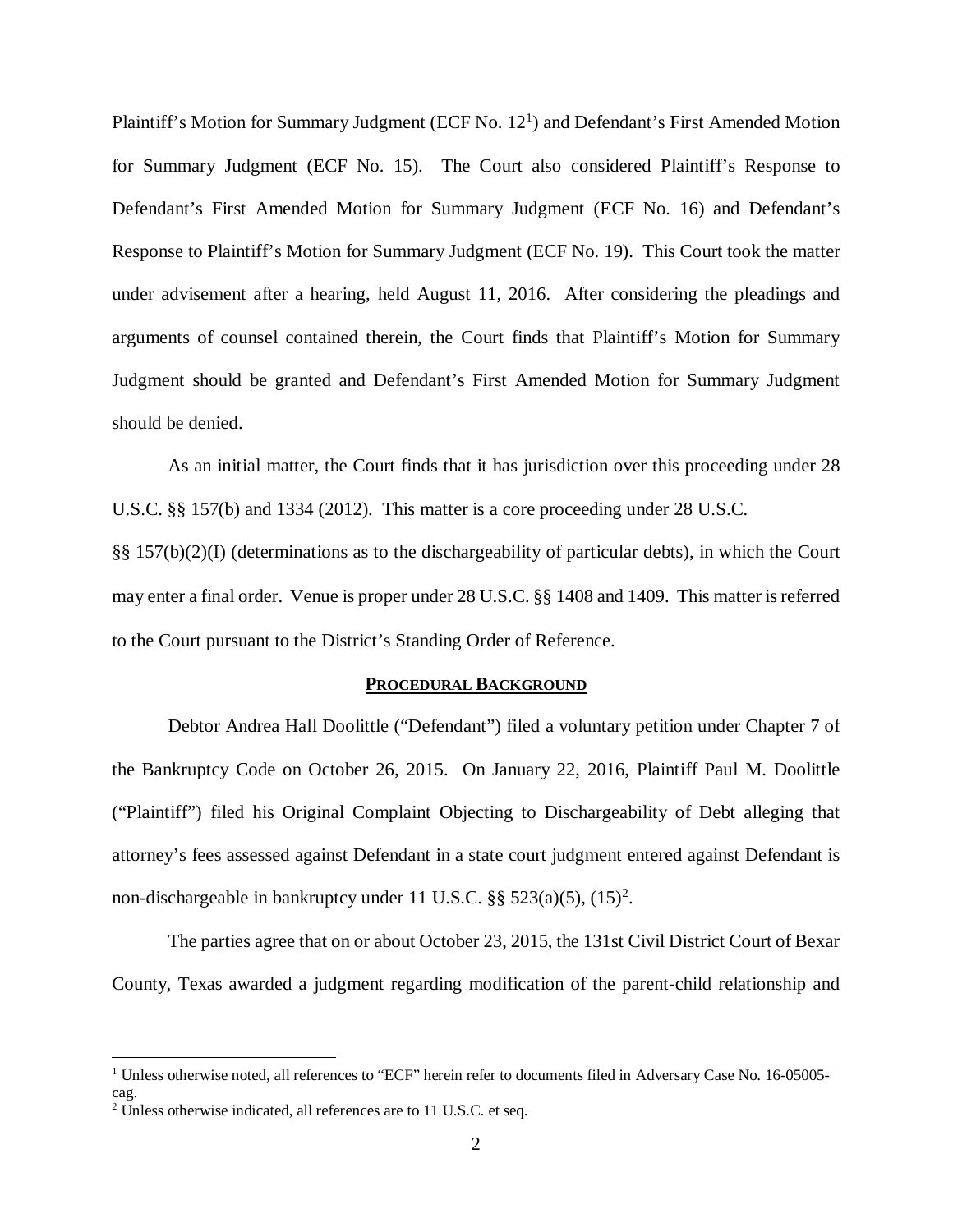awarded attorney's fees to Plaintiff and against Defendant in the amount of \$1,050,000.00, plus interest of five percent per year, compounded annually (hereinafter "State Court Judgment"). The parties agree that the State Court Judgment is based on the jury's findings pursuant to the Texas Family Code and is a final judgment. Finally, the parties agree that prior to the State Court Judgment, the parties engaged in years of protracted litigation. During that time, the Fourth Court of Appeals denied three Writs of Mandamus, and the Supreme Court of Texas declined a petition for review.

On August 11, 2016, this Court conducted a hearing on Plaintiff's Motion for Summary Judgment and Defendant's First Amended Motion for Summary Judgment, and took the matter under advisement.

#### **ANALYSIS**

### **I. Summary Judgment Standard**

Summary judgment is appropriate "if the pleadings, depositions, answers to interrogatories, and admissions on file, together with the affidavits, if any, show that there is no genuine issue as to any material fact and that the moving party is entitled to a judgment as a matter of law." Fed. R. Civ. P. 56(c); *Celotex Corp. v. Catrett*, 477 U.S. 317, 322 (1986). Federal Rule of Bankruptcy Procedure 7056 applies Rule 56(c) of the Federal Rules of Civil Procedure to adversary proceedings. If summary judgment is appropriate, the Court may resolve the case as a matter of law. *Celotex Corp.*, 477 U.S. at 323; *Blackwell v. Barton*, 34 F.3d 298, 301 (5th Cir. 1994). The Fifth Circuit has stated "[t]he standard of review is not merely whether there is a sufficient factual dispute to permit the case to go forward, but whether a rational trier of fact could find for the non-moving party based upon evidence before the court." *James v. Sadler*, 909 F.2d 834, 837 (5th Cir. 1990) (citing *Matsushita Elec. Indus. Co., Ltd. v. Zenith Radio Corp.*, 475 U.S.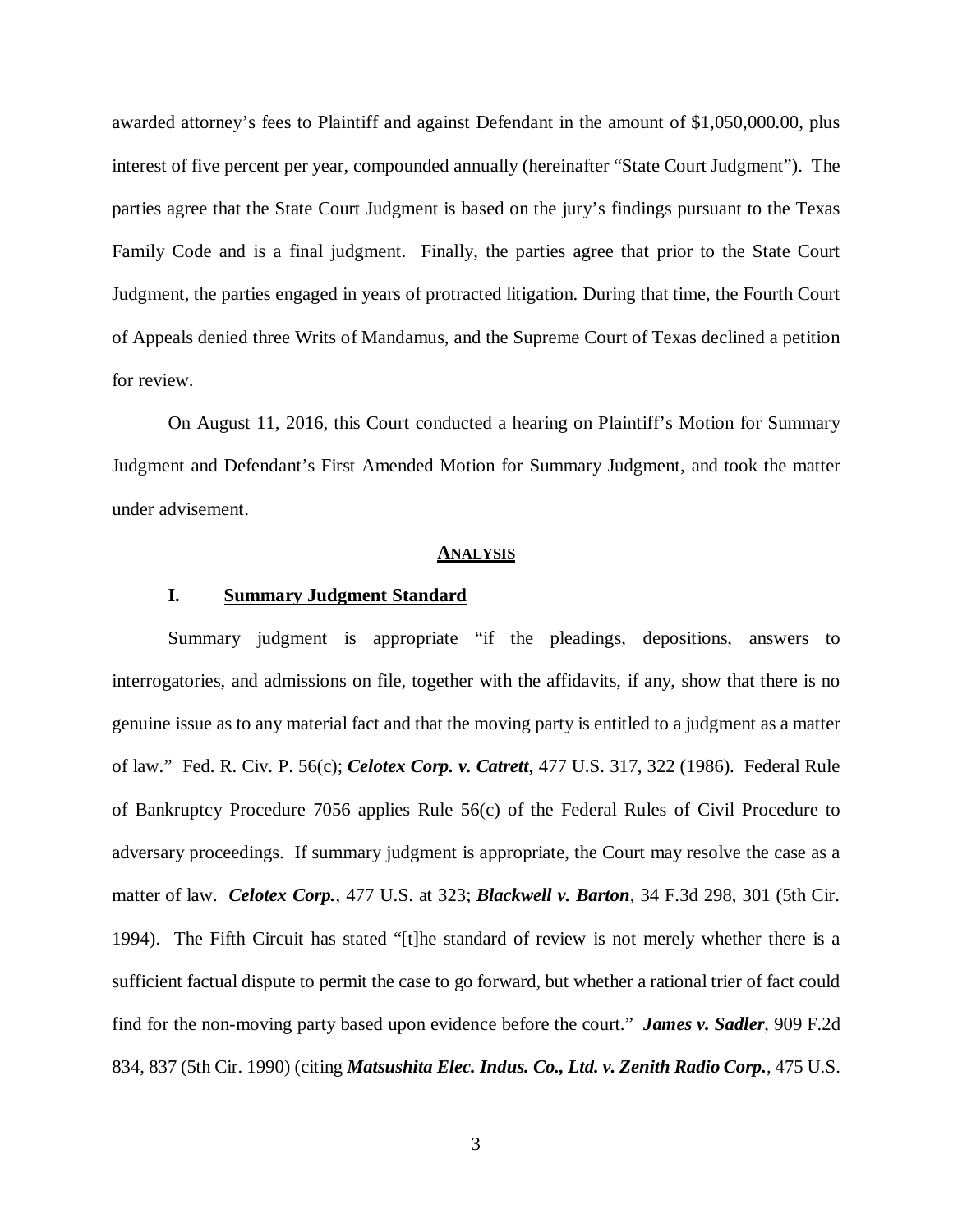574, 586 (1986)).

To the extent that the non-moving party asserts the existence of factual disputes, the evidence offered by the non-moving party to support those factual contentions must be of sufficient quality so that a rational fact finder might, at trial, find in favor of the non-moving party. *See Matsushita*, 475 U.S. at 585–87 (non-moving party "must do more than simply show that there is some metaphysical doubt as to material facts"); *see also Anderson v. Liberty Lobby, Inc.*, 477 U.S. 242, 249–50 (1986) ("adverse party's response . . . must set forth specific facts showing that there is a genuine issue for trial"). If the record "taken as a whole, could not lead a rational trier of fact to find for the non-moving party, then there is no genuine issue for trial." *LeMaire v. Louisiana*, 480 F.3d 383, 390 (5th Cir. 2007).

In determining whether a genuine issue of material fact exists, the nonmoving party must respond to a proper motion for summary judgment with specific facts demonstrating that such genuine issue exists. "A genuine issue of material fact is not raised by mere conclusory allegations or bald assertions unsupported by specific facts." *Leon Chocron Publcidad Y Editoria, S.A. v. Jymm Swaggart Ministries*, 990 F.2d 1253, at \*2 (5th Cir. 1993). The formula does not vary where the plaintiff challenges the defendant's affirmative defense in its summary judgment. *Exxon Corp. v. Oxxford Clothes, Inc.*, 109 F.3d 1070, 1075 (5th Cir. 1997). Defendant must still "present admissible evidence legally sufficient to sustain a finding favorable to [the defendant] … on each element of that defense." *Id.* (citing *Crescent Towing & Salvage Co. v. M/V Anax*, 40 F.3d 741, 744 (5th Cir. 1994)).

#### **II. Parties' Contentions**

Plaintiff argues that the attorney's fees incurred in the State Court Judgment are not dischargeable. Plaintiff contends that a discharge under  $\S$   $\frac{8}{27}$ , 1141, 1228(a), 1228(b), or 1328(b)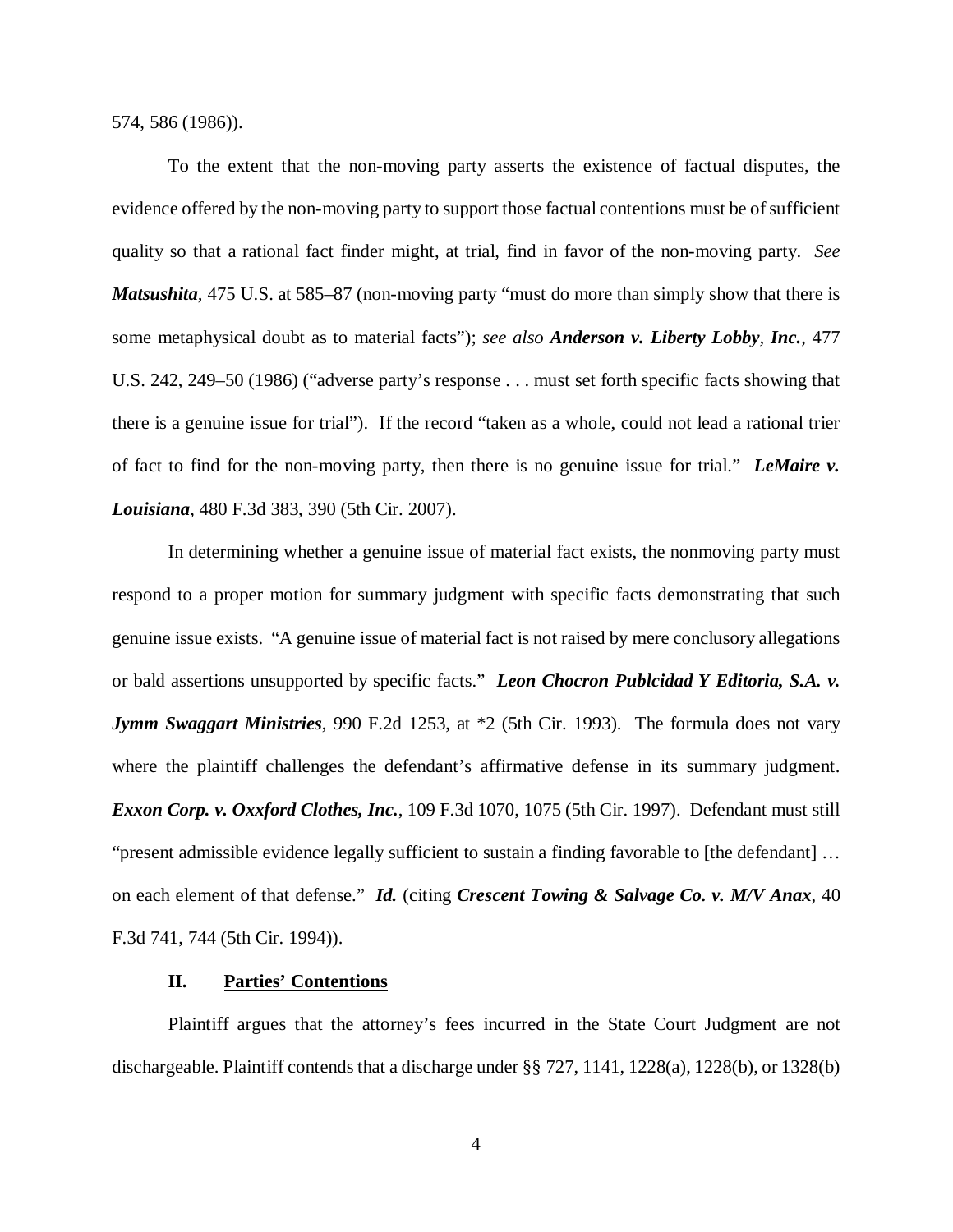of the United States Bankruptcy Code does not contemplate a discharge of an individual debtor from a debt for a domestic support obligation or other obligation owed to a spouse, former spouse, or child of the debtor, stemming from a separation agreement, decree of divorce, or other order of court. Plaintiff believes that the award of attorney's fees within the State Court Judgment is unmistakably characterized as a type of domestic obligation that survives bankruptcy and must ultimately be paid by the debtor. To put the issue broadly, the Plaintiff contends that attorney's fees incurred in this child custody litigation cannot be discharged through bankruptcy.

In response, Defendant argues that the award of attorney's fees is a dischargeable debt under the Bankruptcy Code, and that the attorney's fee award cannot be couched as a domestic support obligation or other type of non-dischargeable debt under current bankruptcy law. Further, Defendant contends that the State Court Judgement is devoid of any language that implies or infers that the attorney's fees awarded were for a spousal support, alimony, child support, or a domestic obligation of any kind. Defendant believes that, for the attorney's fees in this case to be classified as a domestic support obligation, or other domestic obligation immune from discharge, the state court would have needed to unmistakably designate the award of attorney's fees as a type of nondischargeable obligation.

#### **III. Court's Analysis**

In the case at bar, Defendant relies heavily on the Texas Supreme Court's holding in *Tucker v. Thomas*. 419 S.W.3d 292 (Tex. 2013). In *Tucker*, the issue presented to the court was "whether a trial court has authority to order a parent to pay attorney's fees as additional child support in a non-enforcement modification suit under Title 5 of the Texas Family Code." *Id***.** at 293. Plaintiff, however, contends that *Tucker* is not instructive to the issues at bar and should not be applied to the facts in the case at bar. This Court agrees. *Tucker* stands for the proposition that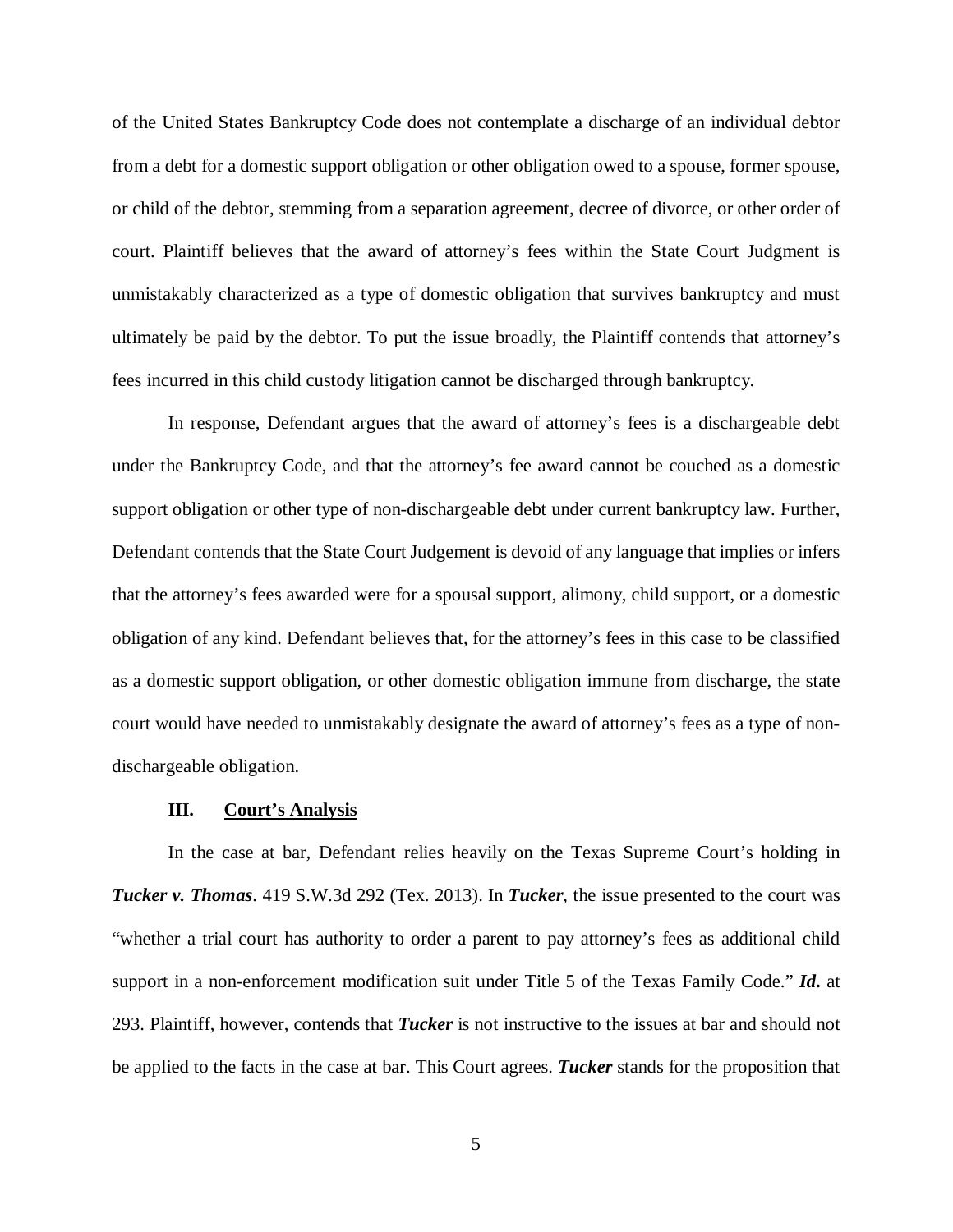without the authorization of statute, "a trial court does not have discretion to characterize attorney's fees awarded in nonenforcement modification suits as necessaries or additional child support." *Tucker,* 419 S.W.3d at 293. Therefore, a Texas trial court would need to determine whether an action involving child custody is an enforcement action or other type of proceeding, such as a custody modification, in order to grant an award of attorney's fees. *Tucker* provides guidance to a trial court in deciding whether it has the ability to award attorney's fees in a non-enforcement action. *Tucker*, 419 S.W.3d at 293. Its holding cannot broadly constrain a bankruptcy court from making a determination about the dischargeability of a particular debt, enforcement proceeding or not. Dischargeability is a broader issue than enforcement versus non-enforcement actions, with the only appropriate analysis in this instance being whether or not the case at bar is a child custody dispute or domestic support obligation contemplated under both case law and the Bankruptcy Code as being non-dischargeable. In the current case, this Court has a final judgment from state court that must be given deference. This Court was not asked to review whether attorney fees were appropriately awarded to party. If this were the case, *Tucker* would absolutely serve as guideline, but the Court is not tasked with determining this issue. This Court must review a broader issue, which is the dischargeability of attorney's fees that were granted in the State Court Judgment. Therefore, application of *Tucker*to this set of facts is inappropriate and not instructive to the issues at bar.

Further, a general understanding of bankruptcy case law and statutes dictates this broad reading and interpretation, as Congress clearly did not want bankruptcy to be used as an escape valve for debts incurred from domestic support obligations and other familial obligations. *See* §§ 523(a)(5), (15) (2016) (stating that domestic support obligations and any other type of debt incurred through, or in connection with a divorce or separation agreement is non-dischargeable).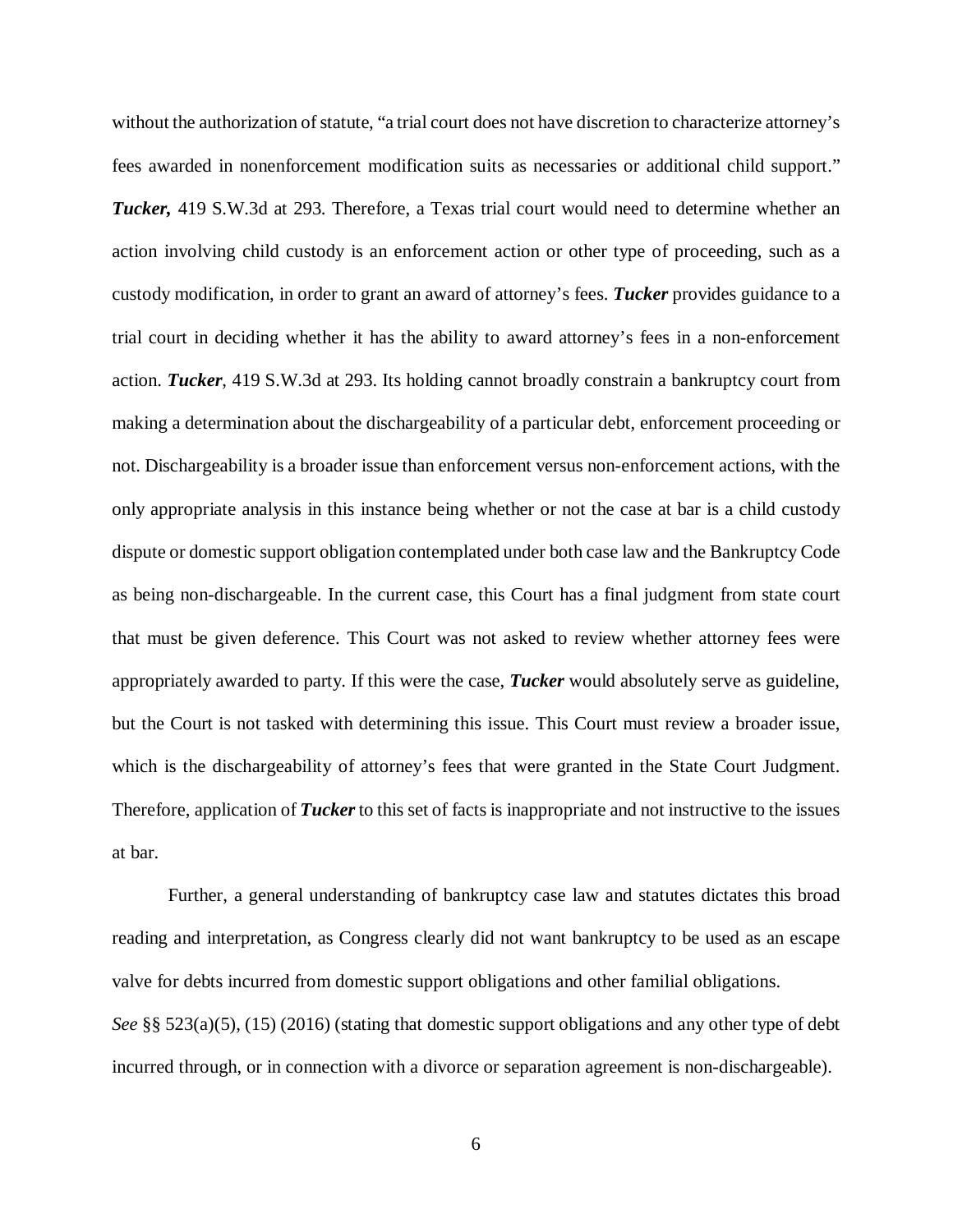The Fifth Circuit has made it abundantly clear in a number of cases that the fees incurred by an attorney who represents a parent in a child custody dispute is non-dischargeable. *See Dvorak v. Carlson (In re Dvorak)*, 986 F.2d 940, 941 (5th Cir. 1993) (holding that § 523(a)(5) "does not discharge a debtor from any debt for support of his or her child, if that debt is in connection with a court order." ); *see also Sontag v. Prax (In re Sontag)*, 115 Fed. App'x. 680, 682 (5th Cir. 2004) (internal citations omitted) ("Attorney fees awarded in connection with a child custody dispute are for the benefit of the parties' children as the purpose of such a proceeding is to determine who can provide the best home and environment for the children at issue."). Furthermore, this is the exact fact scenario that is contemplated by  $\S$  523(a)(5) which states that domestic support obligations are non-dischargeable in bankruptcy. Defendant, however, argues in her response that despite the case law in this area, "the facts drive the law." Unfortunately for Defendant, the facts in the case at bar exemplify those issues that would bring a bankruptcy court's power to decide the dischargeability of attorney's fees into play. Here, the parties litigated over custody of their children and eventually were handed a judgment in state court that called for Defendant to pay over one million dollars in attorney's fees. This debt of attorney's fees was incurred by a child's parent, within the confines of a child custody dispute. Therefore, in keeping with the ample case law provided by the Fifth Circuit, this Court is inclined to hold the attorney's fees award as nondischargeable.

Plaintiff relies on *McCloskey v. McCloskey ((In re McCloskey)*, No. 05-31232-H5-7, 06- 3012, 2014 Bankr. Lexis 711, at \*26 (Bankr. S.D. Tex. 2015)), as well as other case law and statutes, as being instructive on the issue presented to this Court. Because of *McCloskey*, and other instructive precedent, Plaintiff believes this debt is non-dischargeable as a domestic support obligation under § 523(a)(5). In *McCloskey,* the parties argued the issue of awarded attorney's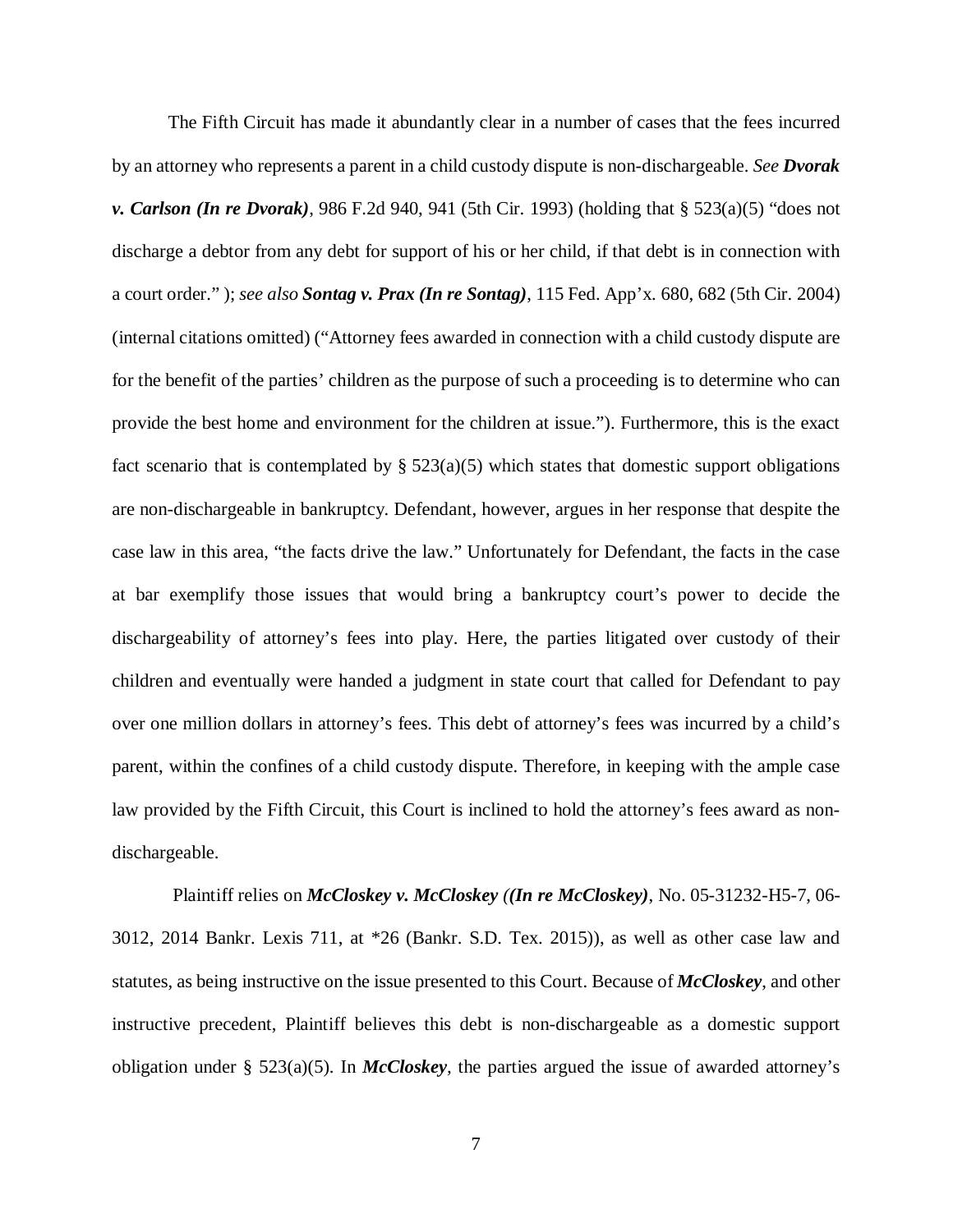fees in conservatorship proceedings. The debtor, Christopher J. McCloskey, filed for bankruptcy, seeking a discharge of the award. This singular issue set up a string of appeals that eventually landed before the bankruptcy court to finally determine dischargeability. The Court held that attorney's fees awarded in custody disputes in Texas state district courts are not discharged in chapter 7 bankruptcy cases. *Id***.** at \*57. This reasoning follows the ample Fifth Circuit case law regarding dischargeability of this type of obligation. Because of its analysis and reasoning, this Court uses *McCloskey* as a guide. Here, Plaintiff also incurred attorney's fees through litigation of a child custody case, and seeks to block the dischargeability of this obligation. The holding in *McCloskey*, therefore, absolutely serves as a guidepost in deciding this issue. Furthermore the *McCloskey* court specifically addressed and held that *Tucker* and its holding was "not at issue" within the context of the bankruptcy proceeding. *Id.* at \*26. Therefore, any attempt to undercut the holding in *McCloskey* by using the holding in *Tucker* is unsound.

Defendant also argues that this Court is "bound by the intent of the parties" at the time the State Court Judgment was entered. *In re Beacham*, 520 B.R. 561, 563 (Bankr. S.D. Tex. 2014) (citing *In re Nugent*, 484 B.R. 671, 679 (Bankr. S.D. Tex. 2012)). Defendant claims that because there is no mention or inference of intent of the parties on the state court judgment, this award of attorney's fees cannot be couched as an alimony, maintenance or support award under the definition of a domestic support obligation. At first blush, this seems like a compelling argument. A careful reading of the relevant statute, however, reveals the weakness of this argument. The Bankruptcy Code defines a domestic support obligation as a debt that is owed to "a spouse, former spouse, or child of the debtor or such child's parent, legal guardian, or responsible relative" that is "in the nature of alimony, maintenance or support… of such spouse, former spouse or child of the debtor or such child's parent, without regard to *whether such debt is expressly designated so*."